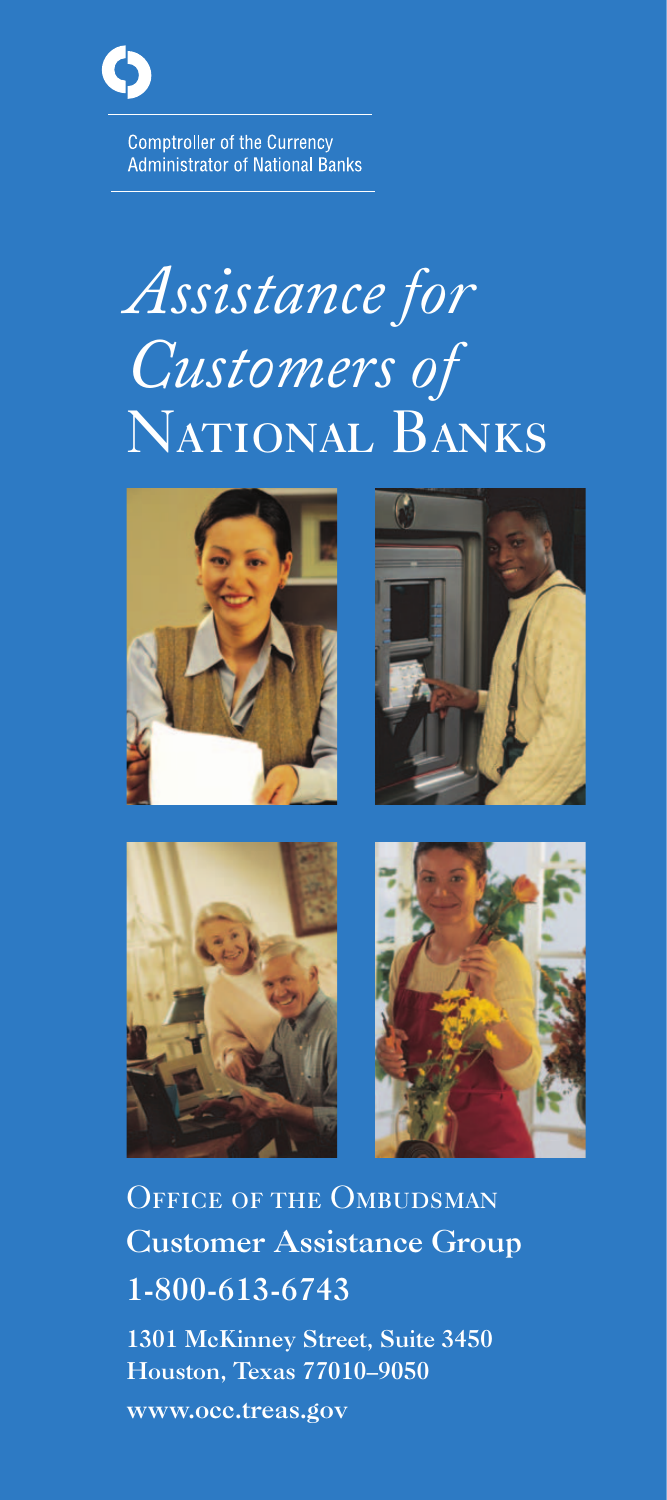The Office of the Comptroller of the Currency (OCC) charters, regulates, and supervises national banks to ensure a safe, sound and competitive banking system that supports the citizens, communities and economy of the United States.

2 *Making a Diff erence*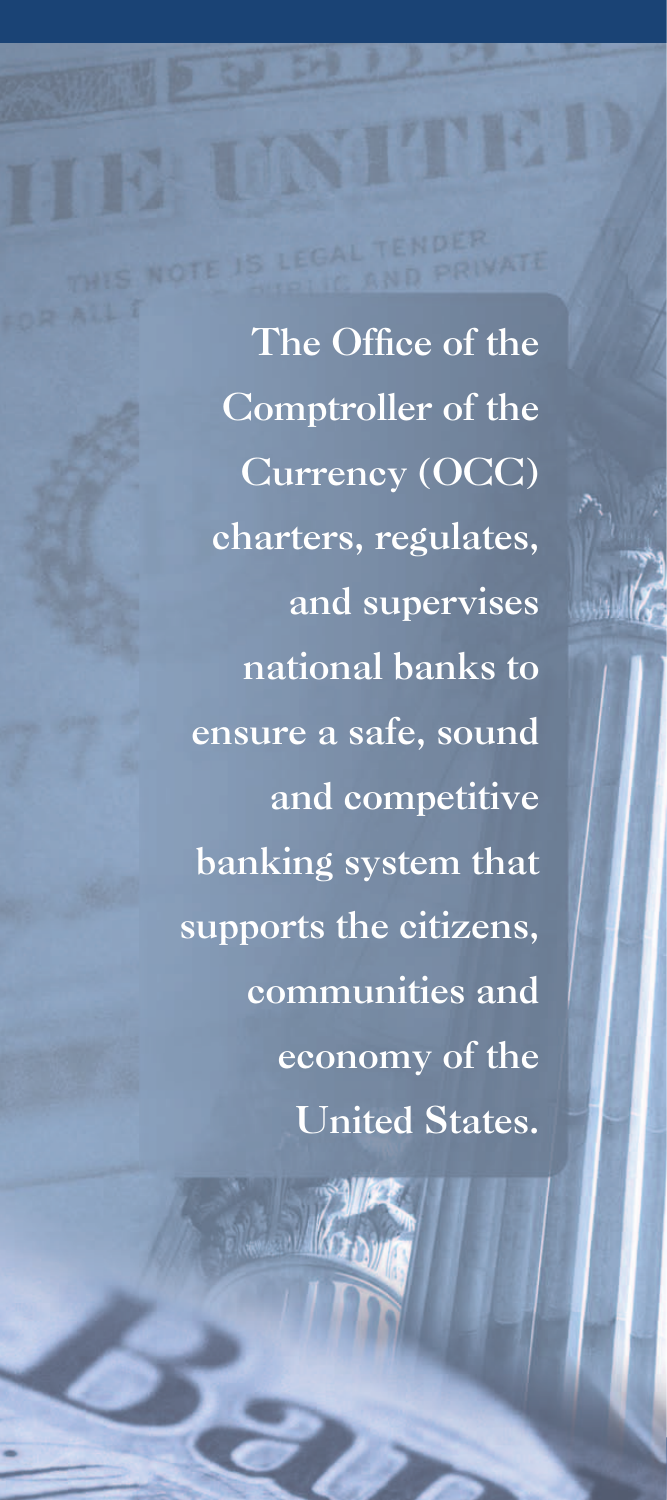### What is the OCC?

The Office of the Comptroller of<br>the Currency (OCC) is the feder<br>agency that charters, regulates, the Currency (OCC) is the federal agency that charters, regulates, and supervises national banks. The OCC ensures that national banks operate safely and soundly and in compliance with applicable laws and regulations. The OCC can also provide assistance to ensure that national bank customers receive fair and timely resolution of their complaints, if they are unable to resolve their problems with a national bank.

### What kind of bank does the OCC regulate?

The OCC regulates national banks and their operating subsidiaries. A national bank has the words "National," "National Association," or "N.A." in its name. National banks conduct some of their banking activities through companies called operating subsidiaries. These subsidiaries are nonbank companies that are owned by national banks and that, among other things, offer banking products and services to consumers such as loans, mortgages, and leases. To determine whether an operating subsidiary is associated with a bank that is supervised by the OCC, go to the OCC's Web site at **[www.occ.gov/customer.](http://www.occ.gov/customer.htm#opsub) [htm#OpSub](http://www.occ.gov/customer.htm#opsub)** for a searchable list of national bank operating subsidiaries that do business directly with consumers.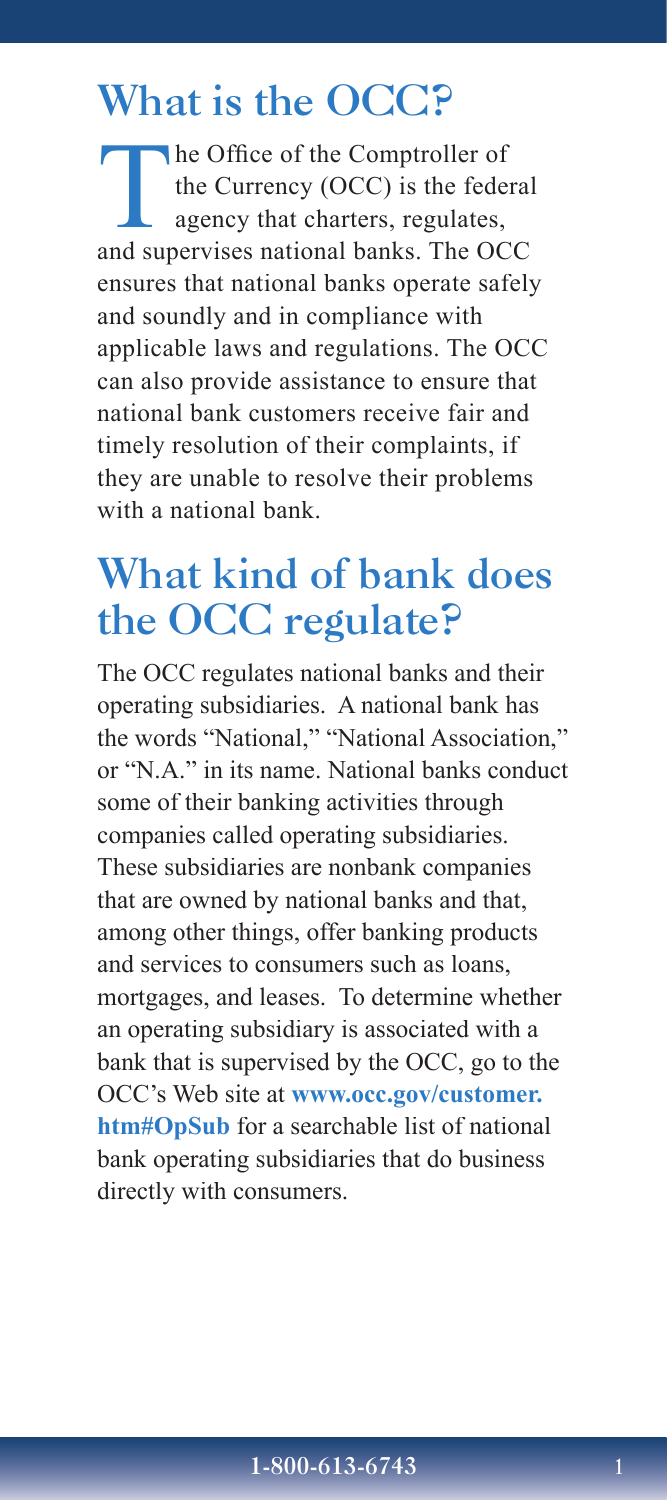### What is the Office of the Ombudsman?

The Office of the Ombudsman is a distinct division of the OCC that operates independently of the the agency's bank supervision function. There are three primary functions within the Ombudsman's office: the National Bank Appeals Process, the Bank Examination Questionnaire, and the Customer Assistance Group (CAG). The Office of the Ombudsman is committed to the core principles of timely and fair dispute resolution.

### What should I do if I have a problem with a national bank?

Because you and your bank are most familiar with the issues, you should first contact your bank to try to address the inquiry or concern.

- Put your complaint to the bank in writing. Set out the facts as clearly as possible, including important details, and state your desired resolution.
- Remember to enclose copies of any relevant documents that support your case. Keep a copy of any letters between you and the bank as you may need to refer to them later.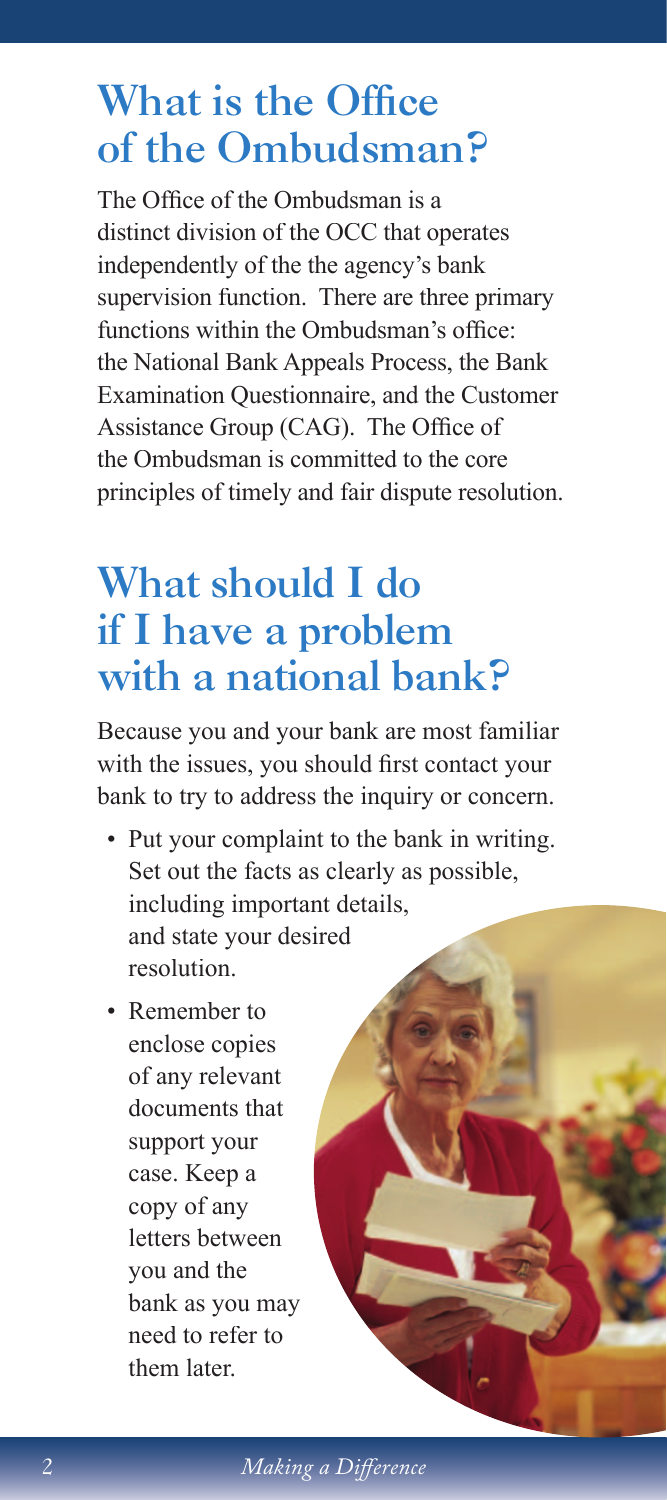If you are dissatisfied with the bank's decision, you can contact the OCC's Customer Assistance Group (CAG). The CAG's mission is to:

- Assist customers of national banks and their operating subsidiaries who have complaints or other issues related to applicable banking laws and regulations.
- Provide an avenue to offer informal consumer education on banking and the use of credit.
- Answer questions and provide guidance related to banking laws, regulations, and practices.



# **How can I contact the CAG?**

While the OCC's Customer Assistance Group can accept only written, signed complaints, there are several other ways for you to contact the CAG for general inquiries.

• **Toll-free telephone: 1-800-613-6743** Monday – Thursday, 9:00 a.m. to 4:00 p.m. **CST** Friday, 9:00 a.m. to 3:00 p.m. CST

- **Fax: 713-336-4301**
- **Mail: Office of the Comptroller of the Currency** Customer Assistance Group (CAG) 1301 McKinney Street, Suite 3450 Houston, Texas 77010-9050
- **E-mail: customer.assistance@occ.treas.gov**
- **Internet address: www.occ.gov**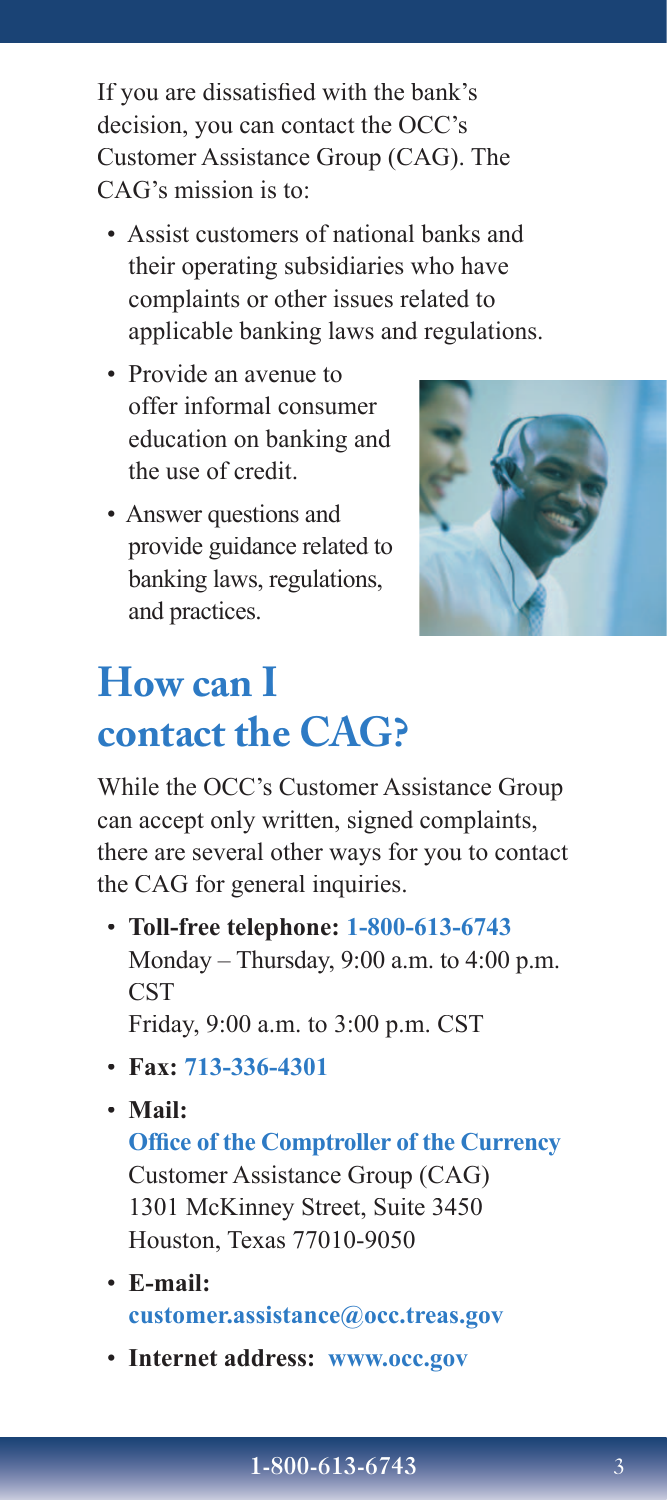### What will happen if I call the CAG?

When you call the CAG for help, you should tell the customer assistance specialist the name of the national bank or operating subsidiary, the nature of your problem, and your desired results.

The specialist will record your information, review your concerns, and give you guidance about what you can do. If the specialist can't help you over the phone, or thinks that more information is needed, he or she may ask you to file a written complaint.

# **How do I file a written complaint?**

You can file a written complaint about a national bank or an operating subsidiary of a national bank by writing or faxing the CAG. You should include the following information in your correspondence:

- Your name, address, and telephone number.
- Your signature. If you are acting on behalf of another person, you need a signed authorization from that person.



4 *Making a Difference*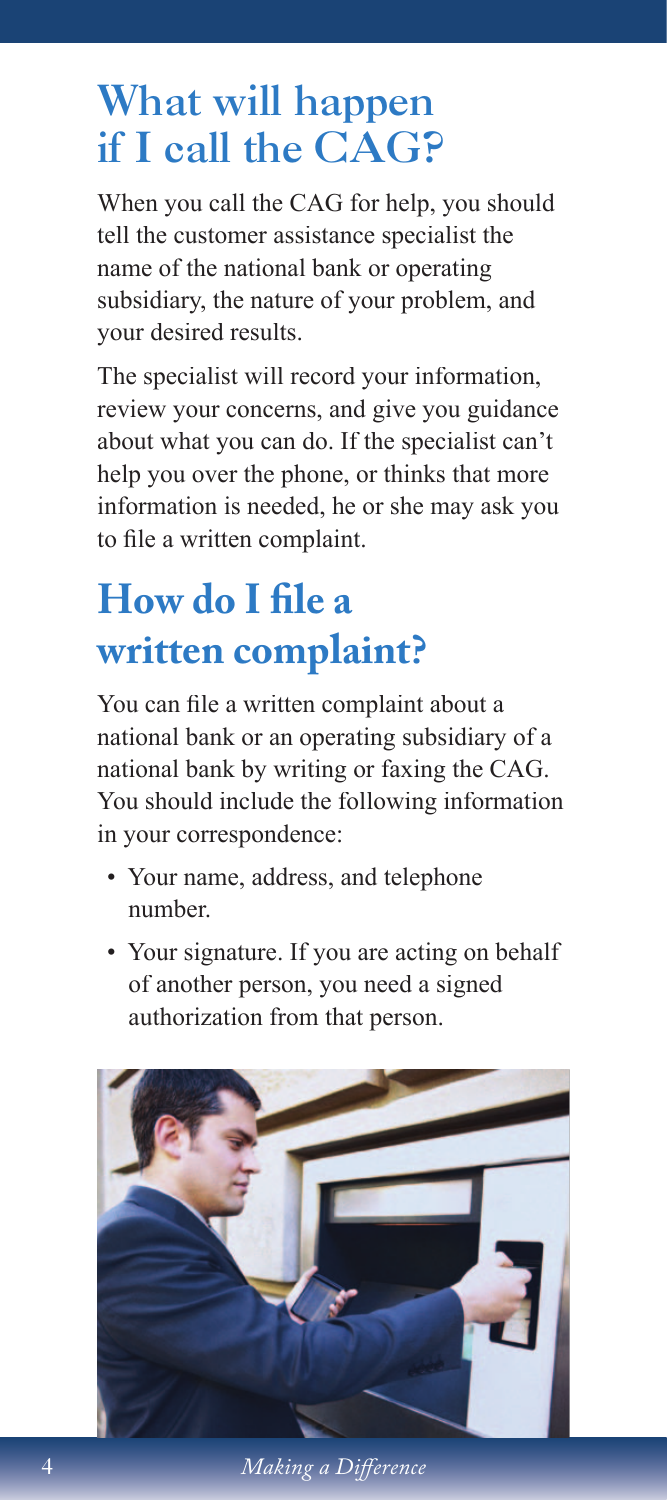- The name and address of the national bank or operating subsidiary.
- Type of account you have.
- The account number and a copy of any bank statements related to your problem.
- A brief statement of the facts concerning your complaint and desired results.
- Copies of any related documentation, including correspondence between you and the bank.

We will acknowledge receipt of your complaint by letter. We will also research the issues raised by your complaint, contacting the bank for a response if necessary. We will then send you another letter describing our findings. If we can't resolve the complaint in the way you requested, you may need to pursue separate legal options.

## **Will the OCC always be able to resolve my problem?**

Not always. Sometimes a complaint relates to a factual or contractual dispute that only a court of law can resolve.

Many complaints involve issues covered by the bank's internal policies. Such bank policies might not be governed by federal laws or regulations.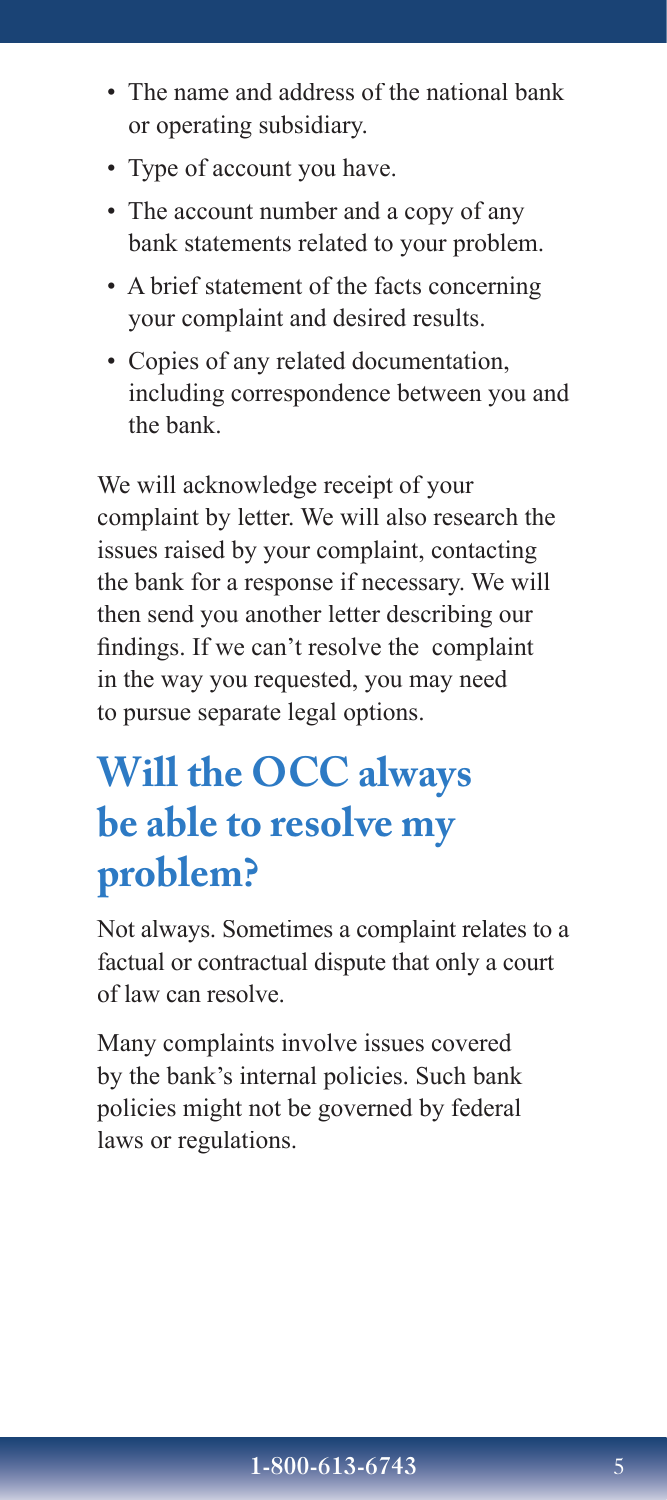### What types of problems can the OCC help to resolve?

The OCC handles over 70,000 consumer complaints and inquiries each year relating to national banks and their operating subsidiaries.

#### **Below are some frequently asked questions and answers:**

#### *What should I do if I have identified an error on my credit card account statement?*

• Credit card billing errors are covered by the Fair Credit Billing Act, implemented by the Federal Reserve Board's Regulation Z. To protect your rights under the law, you must notify the bank in writing of the error within 60 days of the date the bank mailed the statement that contained the error. The bank will acknowledge your letter in writing within 30 days of receipt, conduct a reasonable investigation and, within 90 days, either correct the error or explain why the bill is correct.

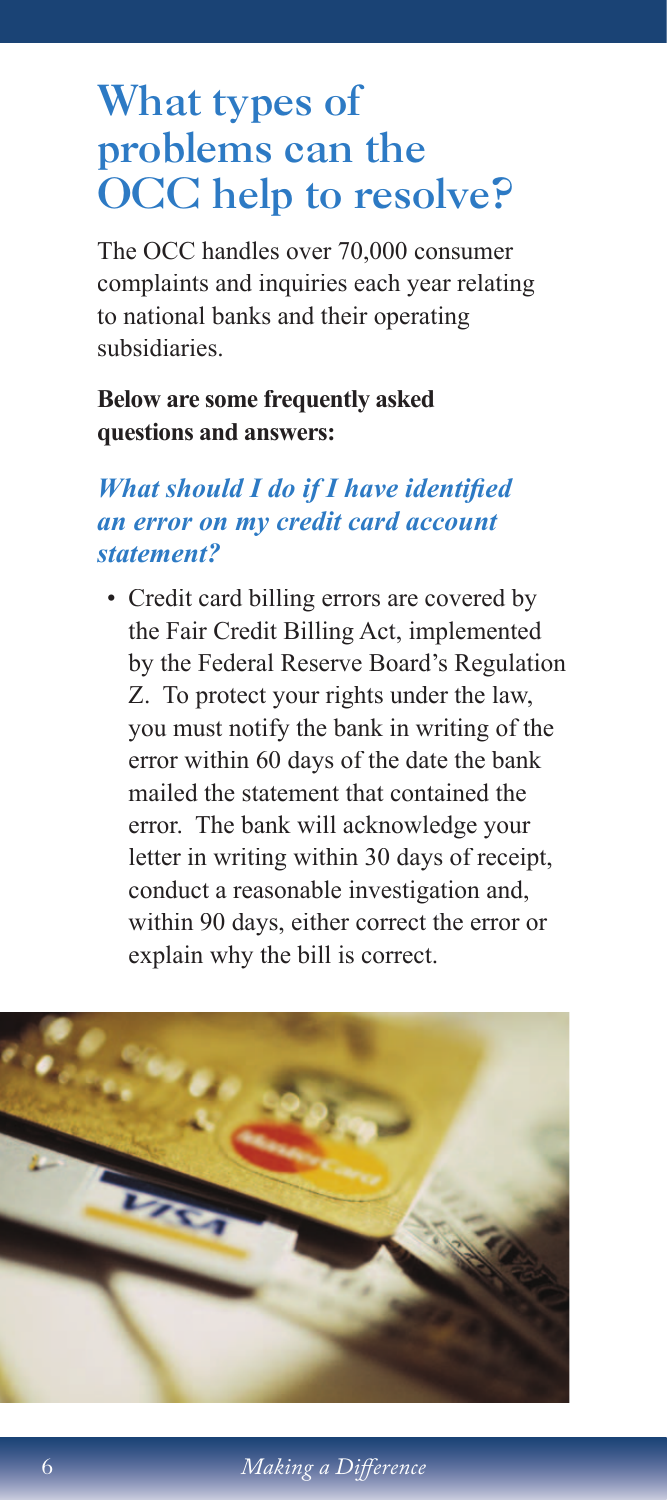#### *Is my bank permitted to charge me an overdraft fee as well as a fee for each day during the period my checking account is overdrawn?*

• Banks are legally authorized to charge fees for returned checks and overdrawn balances. The imposition of fees on your account is governed by the terms of your deposit account agreement which must be disclosed at account opening. Under federal law, the disclosure you receive before you open your account should include the amount of any fee that may be imposed on your account (or an explanation of how it will be determined) and the conditions under which it may be charged.



#### *Is the bank allowed to change the interest rate on my credit card account to a higher rate?*

• Federal law does not prohibit a bank from reserving the right to change the terms of your credit card in its contract with you and to raise the interest rate. However, the Truth in Lending Act and the Federal Reserve Board's Regulation Z require the bank to notify you when it increases the interest rate on your credit card.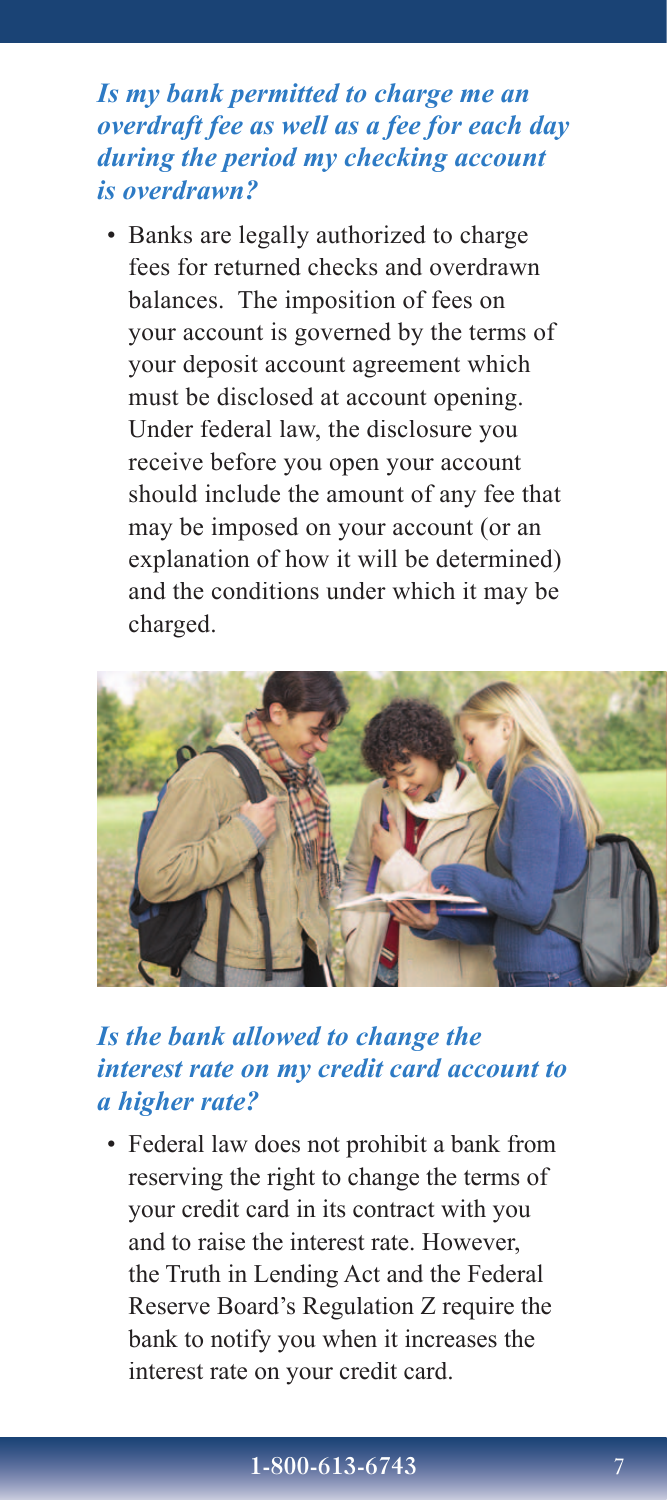#### *Are there limits on how much a bank may charge for its services?*

• Federal banking laws and regulations do not set a cap on non-interest service charges or fees that national banks can impose.

#### *Can the bank charge me a late fee even when I mailed my payment before the due date?*

• The Truth in Lending Act and the Federal Reserve Board's Regulation Z require prompt crediting of conforming payments (payments mailed to the specified address) to credit card accounts. Normally, a bank must credit your account on the day the payment is received, except when a delay does not result in a finance charge or other fee. If a bank accepts a non-conforming payment (i.e., you made a payment at a branch office or online), the bank may take up to five days to credit the payment.

#### *Can a bank refuse to cash my check drawn on one of its accounts?*

• There are no federal laws or regulations that require banks to cash checks (even those drawn on the bank) for individuals who are not bank customers. Many banks have a policy to cash checks only for persons who maintain accounts with the bank. This is done to protect both the bank and the public from the risk and expense of forgeries. If the bank cashes a forged check, the bank may have to assume the loss if it cannot locate the individual who presented the check. Some banks that cash checks for non-customers have a policy of charging a fee. Federal laws and regulations do not limit the amount of that fee.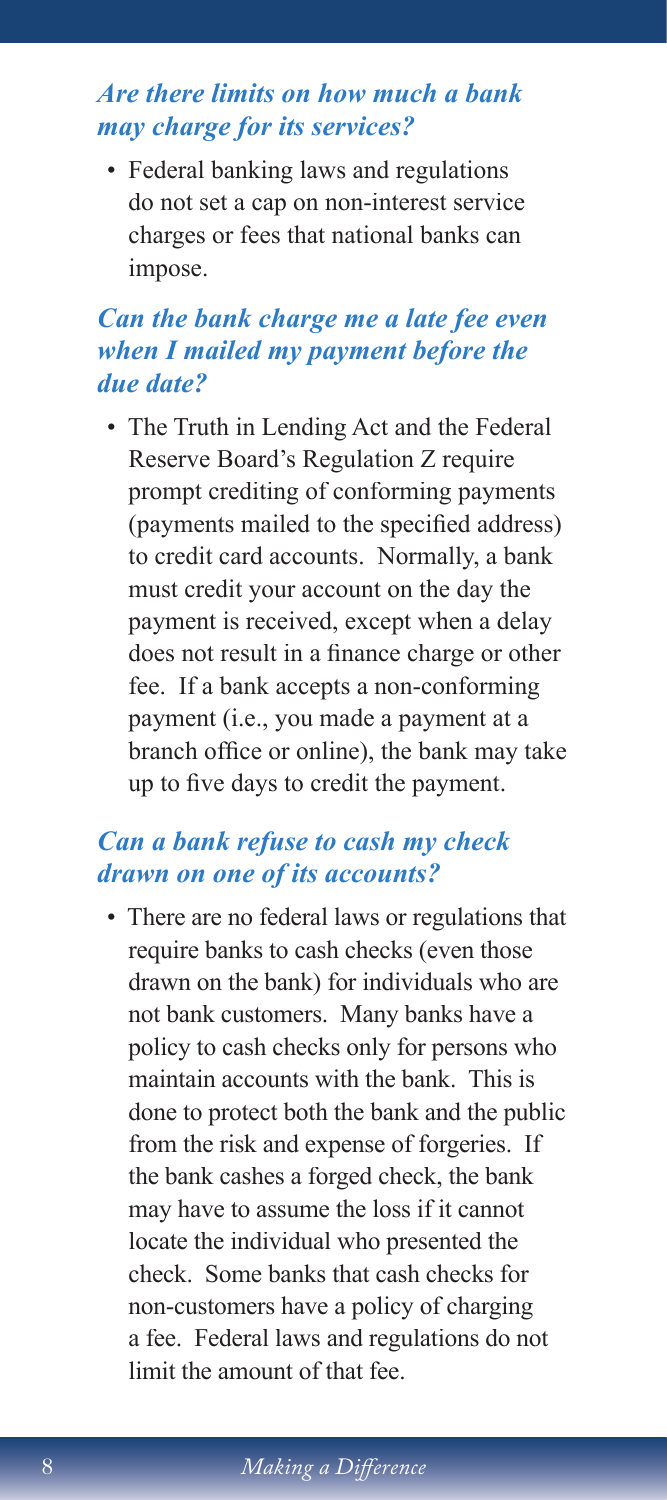#### *May a national bank request my fingerprint to cash a check?*

• Fingerprinting is used as a security measure and a way to combat fraud. There are no federal banking laws or regulations that prohibit banks from requesting customers to provide a fingerprint to cash checks or obtain other banking services, such as getting credit card cash advances.

#### *I made a deposit consisting of several checks and my bank tells me that I have to wait two days before the funds are available for withdrawal. Can the bank do this?*

• Under the Federal Reserve Board's Regulation CC, the bank can require you to wait two days or longer before funds are available, depending on the type of check you deposited and the circumstances surrounding your account.

 This is covered under the bank's funds availability policy which must be disclosed at account opening.

Generally, the first \$100 of a day's check deposits must be made available the following business day. Checks drawn on the U.S. treasury and made out to the depositor must also be made available the first business day following the date of deposit. Funds for local checks must be made available within two business days, and funds for non-local checks within five business days following deposit.

#### *Exceptions to this schedule are:*

• Checks deposited to new accounts established less than 30 calendar days,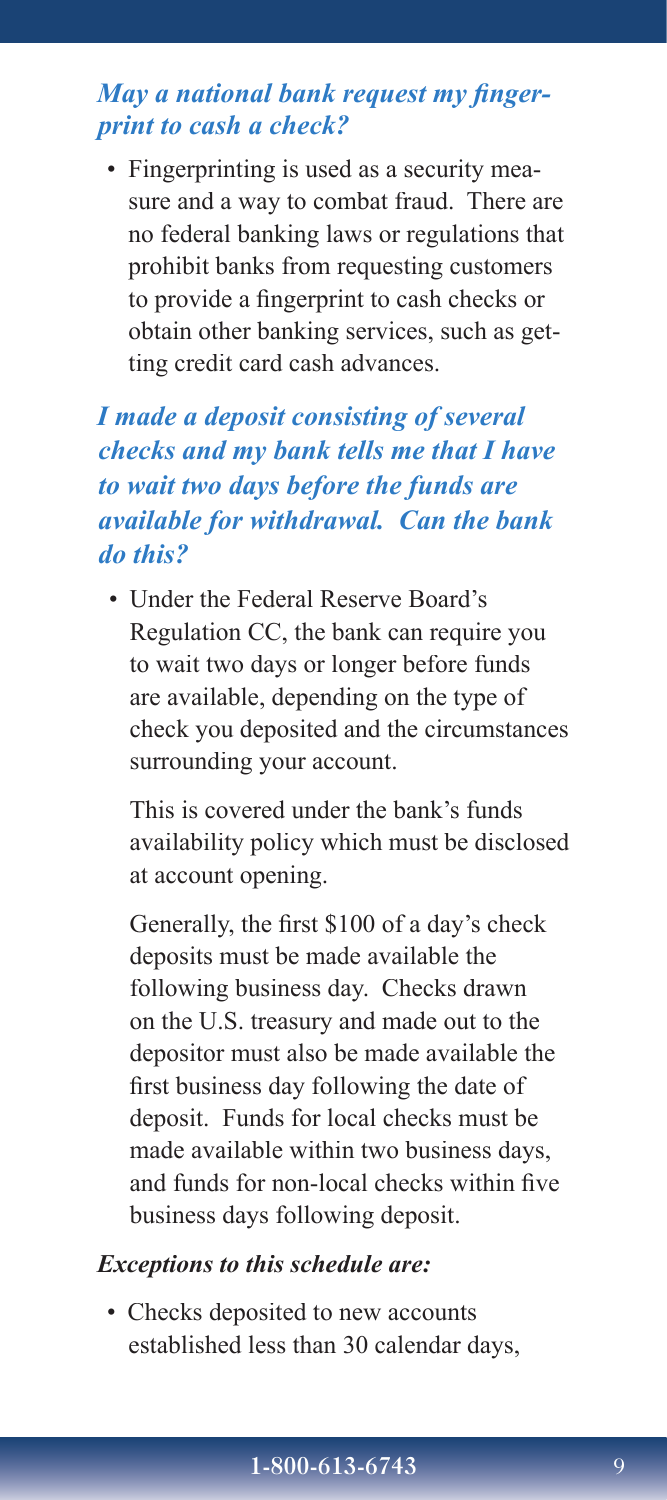- Large deposits (more than \$5,000 in checks deposited on any one banking day),
- Redeposited checks which were initially returned unpaid,
- Deposits made by check to accounts that are repeatedly overdrawn,
- Deposits of checks the bank doubts that it can collect, and
- Deposits made under certain emergency conditions, such as interruption of communications or computer failures.

### **What other federal agencies investigate consumer complaints?**

#### **Federal Trade Commission (FTC)**

Complaints involving information found on a credit report are covered by the Fair Credit Reporting Act. You can contact the consumer reporting agency that originally provided the information to the bank, requesting your own copy of the credit report. Try to resolve the dispute with that reporting agency. If unsuccessful, you can also contact the FTC, the agency that handles these complaints, and others involving nonbank affiliated companies.

FTC Consumer Response Center -240 600 Pennsylvania Ave., NW Washington, D.C. 20580 877-382-4357 http://www.ftc.gov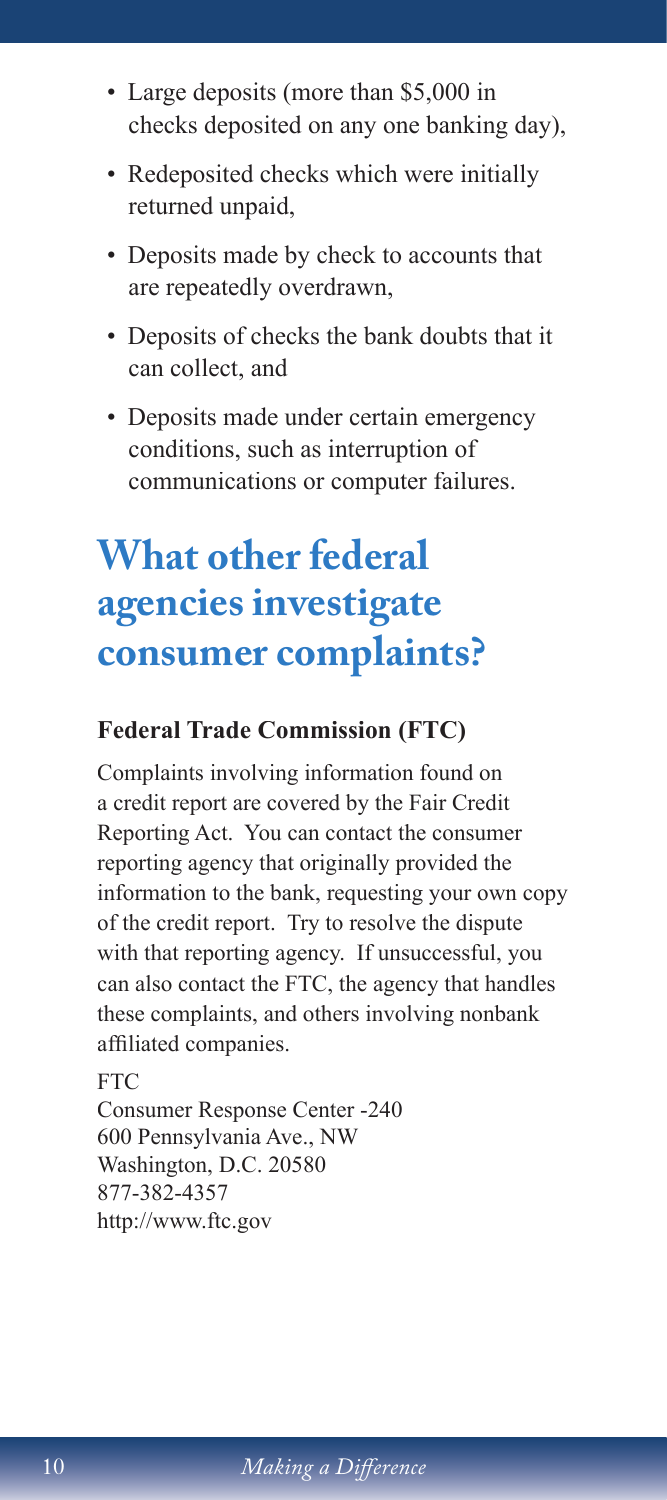#### **Office of Thrift Supervision (OTS)**

If your problem concerns a federal savings and loan or a federal savings bank, contact the OTS.

OTS Consumer Program Division 1700 G Street, NW Washington, DC 20552 1-800-842-6929 consumer.complaint@ots.treas.gov

#### **Federal Reserve Board (FRB)**

If your problem concerns a state-chartered bank that is a member of the Federal Reserve System, contact the FRB.

Board of Governors of the Federal Reserve System Division of Consumer and Community Affairs 20th and C Streets, NW, Stop 801 Washington, D.C. 20551 202-452-3693 http://www.federalreserve.gov

#### **Federal Deposit Insurance Corporation (FDIC)**

If your problem concerns a state-chartered bank that is not a member of the Federal Reserve System, contact the FDIC.

#### FDIC

Consumer Response Center 2345 Grand Boulevard, Suite 100 Kansas City, MO 64108 877-275-3342 http://www.fdic.gov

#### **National Credit Union Administration (NCUA)**

If your problem concerns a credit union, contact the NCUA.

**NCUA** 1775 Duke Street Alexandria, VA 22314-3428 703-518-6300 http://www.ncua.gov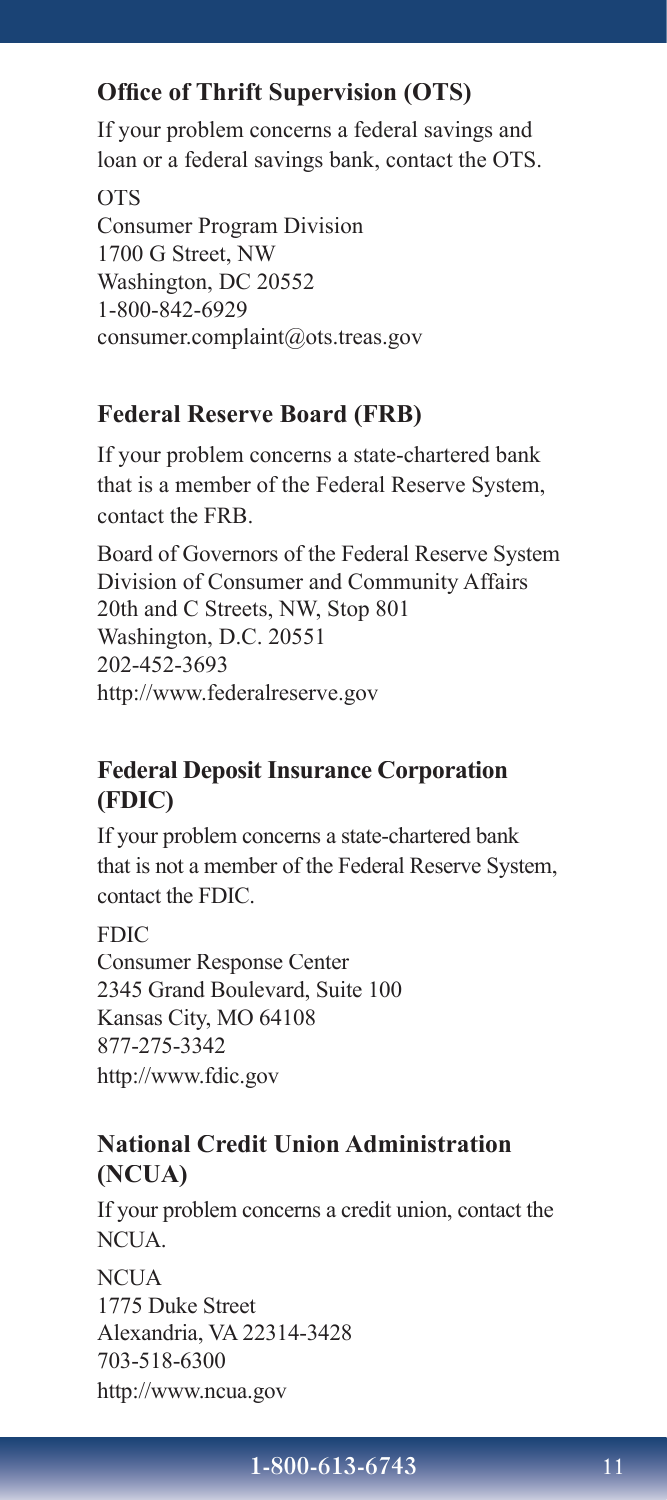#### **Department of Housing and Urban Development (HUD)**

Complaints involving mortgage lending discrimination are covered by the Fair Housing Act. HUD is the agency that handles these complaints. HUD can investigate your complaint if it is based on one of the following matters: race, color, religion, sex, handicap, familial status, or national origin.

Office of Fair Housing and Equal Opportunity Department of Housing and Urban Development 451 7th Street, SW, Room 5204 Washington, DC 20410 1-800-669-9777 http://www.hud.gov

#### **Federal Financial Institutions Examination Council (FFIEC)**

If you want to find information about a financial institution that has merged with or been acquired by another institution, or has been closed, you can contact the FFIEC.

FFIEC 2100 Pennsylvania Ave., NW, Suite 200 Washington, D.C. 20037 202-634-6526 http://www.ffiec.gov/nic.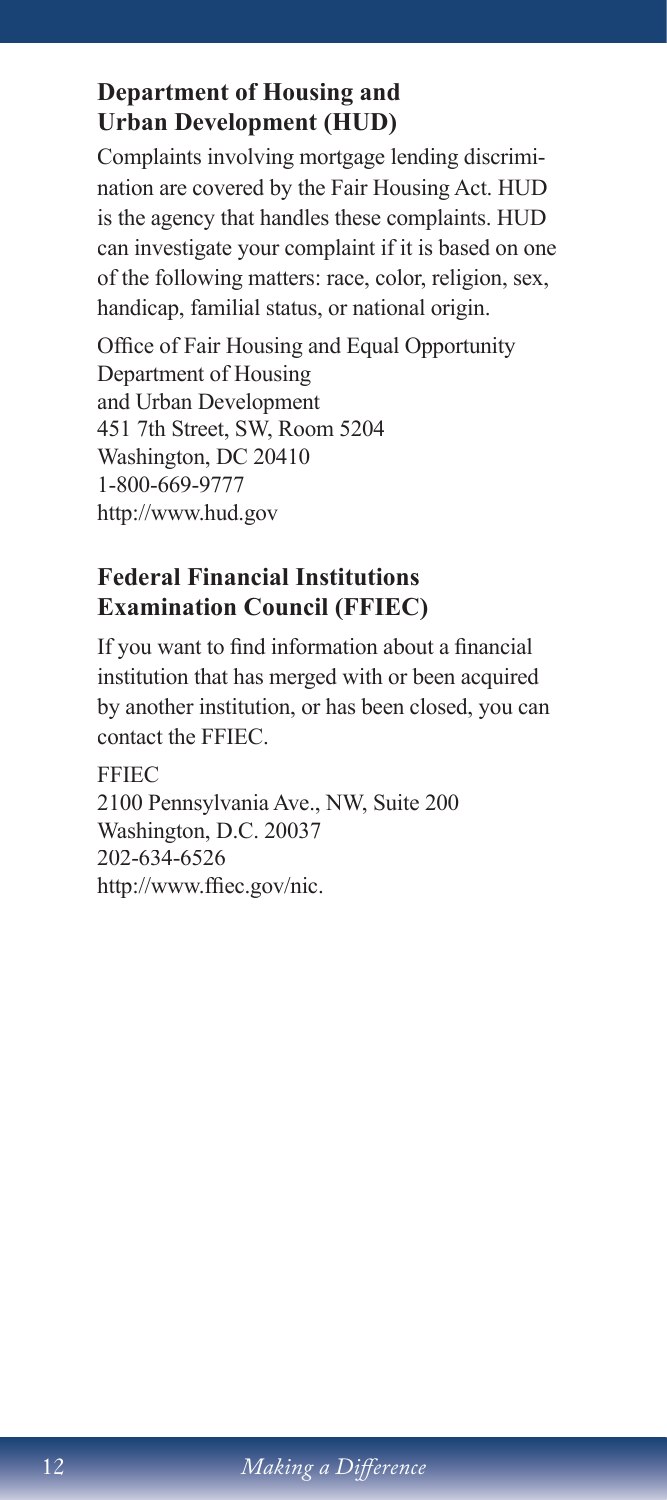### THE OFFICE OF THE Comptroller of the Currency



### OFFICE OF THE OMBUDSMAN Customer Assistance Group

### 1-800-613-6743

1301 McKinney Street, Suite 3450 Houston, Texas 77010–9050

www.occ.treas.gov